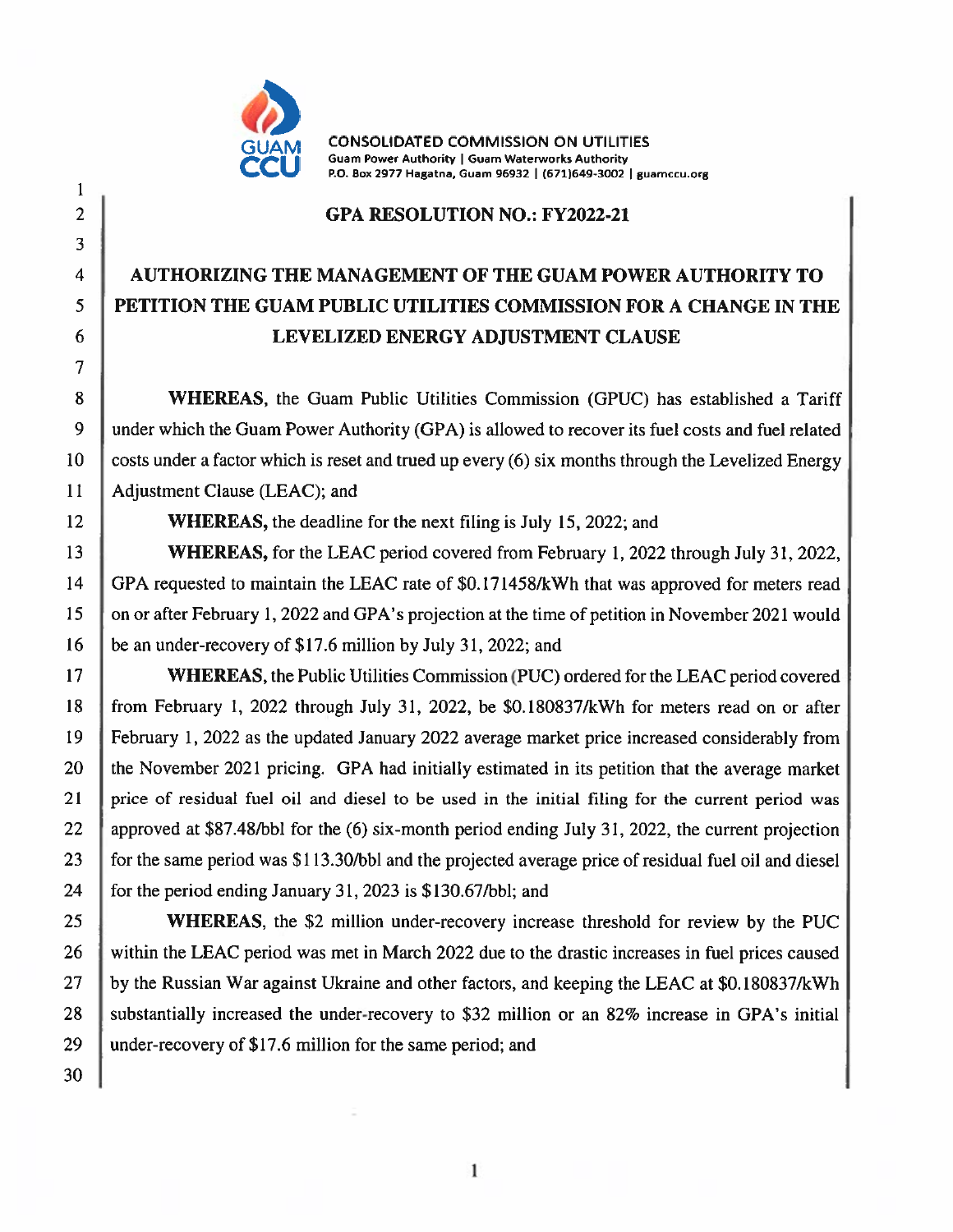| $\mathbf{1}$             | WHEREAS, the PUC ordered the interim LEAC rate increase to \$0.209552/kWh for                        |  |  |  |  |  |  |  |
|--------------------------|------------------------------------------------------------------------------------------------------|--|--|--|--|--|--|--|
| $\overline{2}$           | meters read on or after April 1, 2022 to maintain the under-recovery balance at \$20 million for the |  |  |  |  |  |  |  |
| 3                        | period ending July 31, 2022;                                                                         |  |  |  |  |  |  |  |
| $\overline{\mathbf{4}}$  | <b>WHEREAS</b> , the most recent Morgan Stanley market projections indicate rising fuel prices       |  |  |  |  |  |  |  |
| 5                        | and projected under-recovery for the period ending January 31, 2023 at the current LEAC rate of      |  |  |  |  |  |  |  |
| 6                        | \$0.209552 is \$70.3 million; and                                                                    |  |  |  |  |  |  |  |
| $\overline{\mathcal{L}}$ | <b>WHEREAS, GPA</b> proposes a 3 step increase as follows:                                           |  |  |  |  |  |  |  |
| 8                        | a) 1st step - \$0.240413 effective July 1, 2022 to August 31, 2022                                   |  |  |  |  |  |  |  |
| 9                        | b) $2nd$ step - \$0.270185 effective September 1, 2022 to October 31, 2022                           |  |  |  |  |  |  |  |
| 10                       | c) $3rd$ step - \$0.296275 effective November 1, 2022 to January 31, 2023                            |  |  |  |  |  |  |  |
| 11                       | WHEREAS, GPA has \$11.8 million in the self-insurance fund reserved for typhoons and                 |  |  |  |  |  |  |  |
| 12                       | other disasters and if approved by the Guam Public Utilities Commission could be utilized mitigate   |  |  |  |  |  |  |  |
| 13                       | LEAC and operating cash flow; and                                                                    |  |  |  |  |  |  |  |
| 14                       | WHEREAS, GPA is requesting an authority to withdraw up to \$10 million in self-                      |  |  |  |  |  |  |  |
| 15                       | insurance fund to purchase fuel; and                                                                 |  |  |  |  |  |  |  |
| 16                       | <b>WHEREAS</b> , the withdrawn fund from self-insurance fund will be replenished from the            |  |  |  |  |  |  |  |
| 17                       | surcharge which is currently active; and                                                             |  |  |  |  |  |  |  |
| 18                       | WHEREAS, an estimated \$1.5 million is included for costs associated with the Demand                 |  |  |  |  |  |  |  |
| 19                       | Side Management rebate program for the anticipated LEAC period; and                                  |  |  |  |  |  |  |  |
| 20                       | WHEREAS, GPA now is requesting the Consolidated Commission on Utilities to                           |  |  |  |  |  |  |  |
| 21                       | authorize the Authority to file such petition with the Guam Public Utilities Commission; and         |  |  |  |  |  |  |  |
| 22                       |                                                                                                      |  |  |  |  |  |  |  |
| 23                       | NOW, THEREFORE BE IT RESOLVED, by the Consolidated Commission on Utilities                           |  |  |  |  |  |  |  |
| 24                       | as follows:                                                                                          |  |  |  |  |  |  |  |
| 25                       | The General Manager of the Guam Power Authority is authorized to petition the Guam                   |  |  |  |  |  |  |  |
| 26                       | Public Utilities Commission for the proposed secondary voltage LEAC rate as follows:                 |  |  |  |  |  |  |  |
| 27                       | a) 1st step - \$0.240413 effective July 1, 2022 to August 31, 2022                                   |  |  |  |  |  |  |  |
| 28                       | b) $2nd$ step - \$0.270185 effective September 1, 2022 to October 31, 2022                           |  |  |  |  |  |  |  |
| 29                       | c) 3rd step - \$0.296275 effective November 1, 2022 to January 31, 2023                              |  |  |  |  |  |  |  |
| 30                       | The General Manager is further authorized to petition the Guam Public Utilities                      |  |  |  |  |  |  |  |
| 31                       | Commission to withdraw up to \$10 million from self-insurance fund.                                  |  |  |  |  |  |  |  |
| 32                       | (LEAC factors for alternative voltage levels are as reflected in the attached spreadsheets in the    |  |  |  |  |  |  |  |
| 33                       | attached Exhibit A.)                                                                                 |  |  |  |  |  |  |  |
| 34                       |                                                                                                      |  |  |  |  |  |  |  |

 $\overline{c}$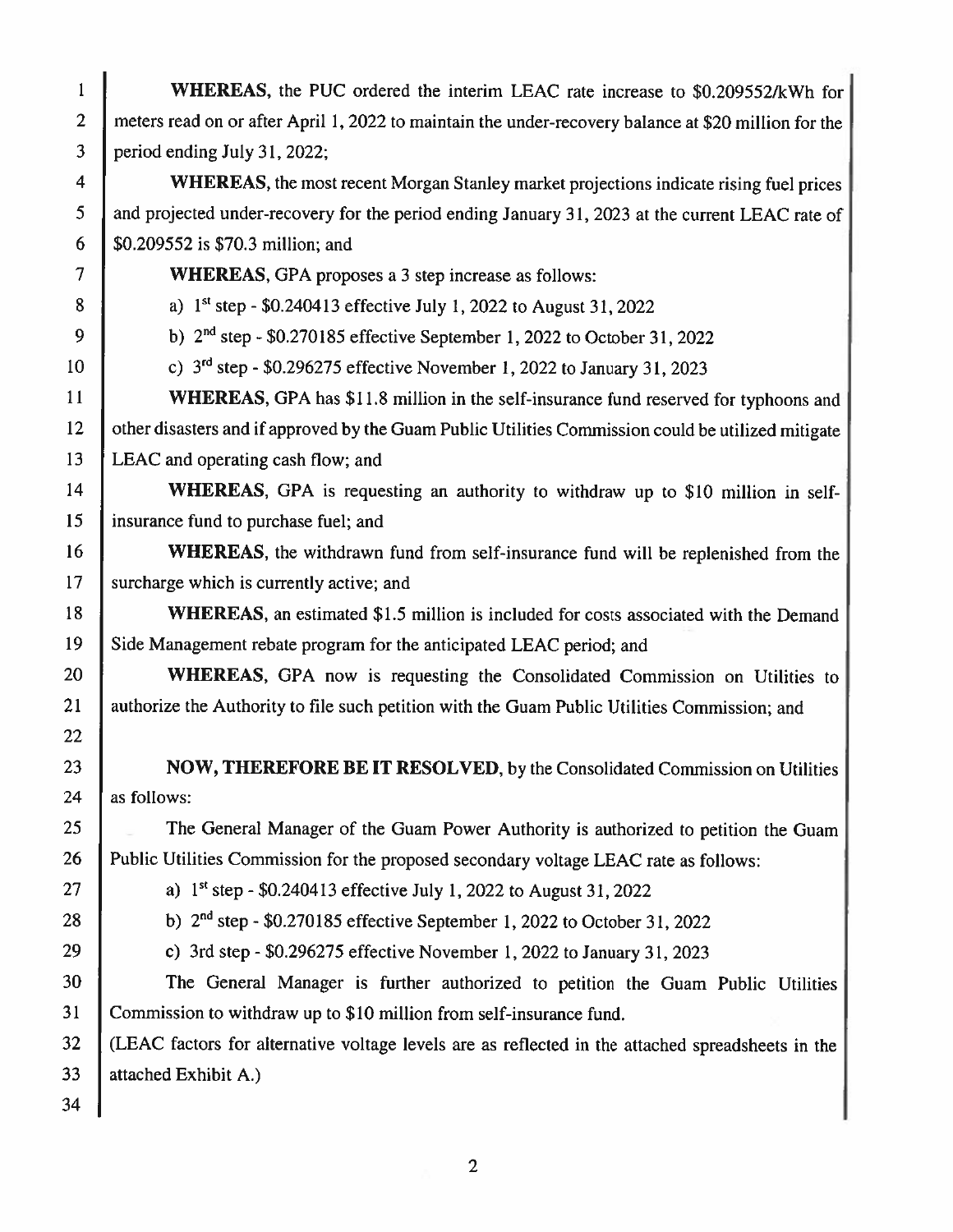| 1              | <b>RESOLVED</b> , that the Chairman certifies and the Board Secretary attests to the adoption |                            |  |  |  |  |  |  |  |  |
|----------------|-----------------------------------------------------------------------------------------------|----------------------------|--|--|--|--|--|--|--|--|
| $\overline{2}$ | of this Resolution.                                                                           |                            |  |  |  |  |  |  |  |  |
| 3              | DULY AND REGULARLY ADOPTED AND APPROVED THIS 24TH DAY OF                                      |                            |  |  |  |  |  |  |  |  |
| $\overline{4}$ | <b>MAY 2022.</b>                                                                              |                            |  |  |  |  |  |  |  |  |
| 5              |                                                                                               |                            |  |  |  |  |  |  |  |  |
| 6              | Certified by:                                                                                 | Attested by:               |  |  |  |  |  |  |  |  |
| 7              |                                                                                               |                            |  |  |  |  |  |  |  |  |
| 8              |                                                                                               |                            |  |  |  |  |  |  |  |  |
| 9              |                                                                                               |                            |  |  |  |  |  |  |  |  |
| 10             |                                                                                               |                            |  |  |  |  |  |  |  |  |
| 11             | <b>JOSEPH T. DUENAS</b>                                                                       | <b>MICHAEL T. LIMTIACO</b> |  |  |  |  |  |  |  |  |
| 12             | Chairperson                                                                                   | Secretary                  |  |  |  |  |  |  |  |  |
| 13             | <b>Consolidated Commission on Utilities</b><br><b>Consolidated Commission on Utilities</b>    |                            |  |  |  |  |  |  |  |  |
| 14             |                                                                                               |                            |  |  |  |  |  |  |  |  |
| 15             | <b>SECRETARY'S CERTIFICATE</b>                                                                |                            |  |  |  |  |  |  |  |  |
| 16             |                                                                                               |                            |  |  |  |  |  |  |  |  |
| 17             | I, Michael T. Limtiaco, Secretary of the Consolidated Commission on Utilities                 |                            |  |  |  |  |  |  |  |  |
| 18             | (CCU), as evidenced by my signature above do certify as follows:                              |                            |  |  |  |  |  |  |  |  |
| 19             | The foregoing is a full, true, and correct copy of the resolution duly adopted at a           |                            |  |  |  |  |  |  |  |  |
| 20             | regular meeting by the members of the Guam Consolidated Commission on Utilities, duly         |                            |  |  |  |  |  |  |  |  |
| 21             | and legally held at a place properly noticed and advertised at which meeting a quorum was     |                            |  |  |  |  |  |  |  |  |
| 22             | present and the members who were present voted as follows:                                    |                            |  |  |  |  |  |  |  |  |
| 23             |                                                                                               |                            |  |  |  |  |  |  |  |  |
| 24             | Ayes:                                                                                         |                            |  |  |  |  |  |  |  |  |
| 25             | Nays:                                                                                         | SHILL Rd Mar               |  |  |  |  |  |  |  |  |
| 26             | Abstentions:                                                                                  |                            |  |  |  |  |  |  |  |  |
| 27             | Absent:                                                                                       |                            |  |  |  |  |  |  |  |  |
| 28             |                                                                                               |                            |  |  |  |  |  |  |  |  |

 $\overline{\mathbf{3}}$ 

CREATED AND STATES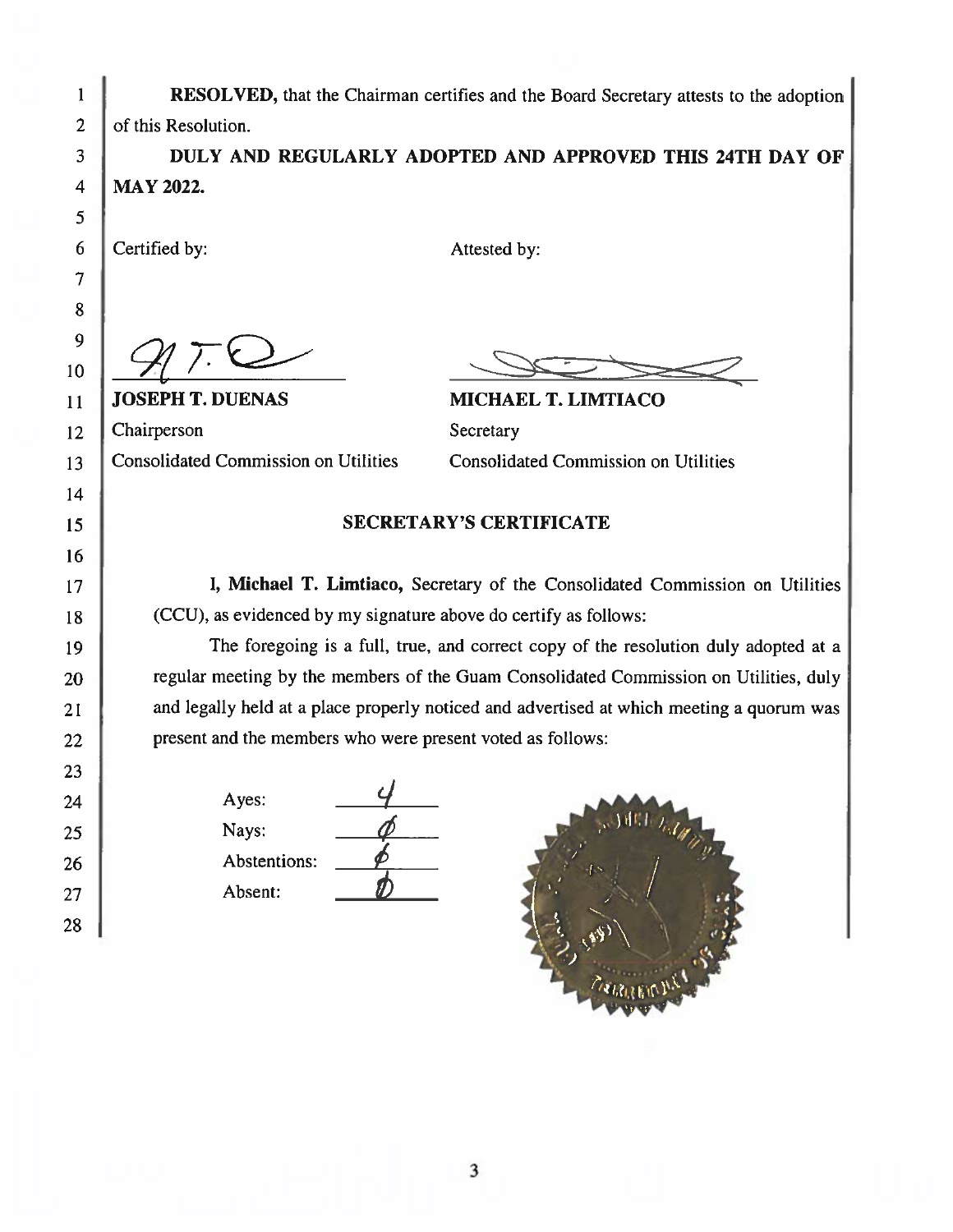## **Proposed LEAC Rate (\$000)**

*(Prepared 05/20/2022)*

|                                                      | <b>Scenario</b><br><b>Status Quo</b>   | <b>Scenario</b><br>Step 1: \$0.240413  | <b>Scenario</b><br>Step 2: \$0.270185                  | <b>Scenario</b><br>Step 3: \$0.296275  |  |  |  |
|------------------------------------------------------|----------------------------------------|----------------------------------------|--------------------------------------------------------|----------------------------------------|--|--|--|
|                                                      | MS Pricing 05.04.2022 to<br>05.10.2022 | MS Pricing 05.04.2022 to<br>05.10.2022 | MS Pricing 05.04.2022 to<br>05.10.2022                 | MS Pricing 05.04.2022 to<br>05.10.2022 |  |  |  |
|                                                      | Aug 22 - Jan 23                        | <b>Jul 22 - Aug 22</b>                 | Sep 22 - Oct 22                                        | Nov 22 - Jan 23                        |  |  |  |
|                                                      |                                        |                                        |                                                        |                                        |  |  |  |
|                                                      |                                        |                                        |                                                        |                                        |  |  |  |
| Average Price per Bbl-RFO                            | 141.57                                 | 141.57                                 | $\zeta$<br>141.57                                      | \$.<br>141.57                          |  |  |  |
| Average Price per Bbl-Diesel                         | 126.54                                 | 126.54                                 | $\varsigma$<br>126.54                                  | 126.54                                 |  |  |  |
| Number 6 (HSFO/LSFO)                                 | \$<br>55,000                           | \$<br>67,439                           | \$<br>55,000                                           | $\sqrt{3}$<br>55,000                   |  |  |  |
| Number 2 (Diesel)                                    | \$<br>129,584                          | 85,072<br>\$                           | \$<br>129,584                                          | \$<br>129,584                          |  |  |  |
| Renewable (Solar)                                    | \$<br>9,111                            | 8,488<br>\$                            | \$<br>9,111                                            | \$<br>9,111                            |  |  |  |
| <b>TOTAL COST</b>                                    | \$<br>193,696                          | \$<br>160,999                          | \$<br>193,696                                          | l \$<br>193,696                        |  |  |  |
| <b>Handling Costs</b>                                | \$<br>9,096                            | \$<br>6,500                            | \$<br>9,096                                            | \$<br>9,096                            |  |  |  |
| <b>Total Current Fuel Expense</b>                    | $\overline{\$}$<br>202,792             | 167,499<br>\$                          | $202,792$ \$<br>\$                                     | 202,792                                |  |  |  |
| <b>Civilian Allocation</b>                           | 80.206%                                | 79.530%                                | 80.206%                                                | 80.206%                                |  |  |  |
| <b>LEAC Current Fuel Expense</b>                     | 162,652<br>\$                          | 133,212<br>\$                          | 162,652<br>\$                                          | 162,652<br>\$                          |  |  |  |
| Estimated DSM for this period                        | \$<br>1,500                            | \$<br>1,500                            | \$<br>1,500                                            | \$<br>1,500                            |  |  |  |
| Deferred Fuel Expense at the beginning of the period | \$<br>34,171                           | 22,491<br>\$                           | $31,054$ \$<br>\$                                      | 34,386                                 |  |  |  |
| <b>Total LEAC Expense</b>                            | 198,323<br>\$                          | 157,203<br>\$                          | 195,206<br>\$                                          | $\overline{1}$ \$<br>198,538           |  |  |  |
| Less: Trans. Level Costs                             | \$<br>(6,700)                          | $(6,801)$ \$<br>$\sqrt{3}$             | $(8,898)$ \$                                           | (10, 383)                              |  |  |  |
| <b>Distribution Level Costs</b>                      | $\overline{\$}$<br>191,623             | $\overline{\mathbf{s}}$<br>150,402     | 186,308<br>\$                                          | $\overline{1}$<br>188,155              |  |  |  |
| Over recovery/(Under) at the end of the period       | \$<br>$(70, 330)$ \$                   | (31, 054)                              | $\boldsymbol{\hat{s}}$<br>$(34, 386)$ \$               | (25,000)                               |  |  |  |
| <b>Adjusted Distribution Level Costs</b>             | $\overline{\$}$<br>121,293             | $\overline{\mathbf{S}}$<br>119,349     | $\overline{\boldsymbol{\mathfrak{s}}}$<br>$151,923$ \$ | 163,155                                |  |  |  |
| Distribution Level Sales (mWh)                       | 578,904                                | 582,208                                | 578,904                                                | 578,904                                |  |  |  |
| <b>LEAC Factor Distribution</b>                      | \$0.209522                             | \$0.240413                             | \$0.270185                                             | \$0.296275                             |  |  |  |
| <b>Current LEAC Factor Distribution</b>              | \$<br>0.209522                         | $0.209522$ \$<br>\$                    | $0.240413$ \$                                          | 0.270185                               |  |  |  |
| Increase/(Decrease)                                  |                                        | 0.030891                               | 0.029772                                               | 0.026090                               |  |  |  |
| Monthly Increase/(Decrease) - 1000 kWh               | \$                                     | \$<br>30.89                            | \$<br>29.77                                            | \$<br>26.09                            |  |  |  |
| % Increase/(Decrease) in LEAC                        | 0.00%                                  | 14.74%                                 | 12.38%                                                 | 9.66%                                  |  |  |  |
| % Increase/(Decrease) in Total Bill                  | 0.00%                                  | 10.06%                                 | 8.81%                                                  | 7.10%                                  |  |  |  |
| Discount (3%) - Primary 13.8 KV                      | \$<br>0.203227                         | $0.233215$ \$<br>$\dot{\mathsf{S}}$    | $0.262092$ \$                                          | 0.287399                               |  |  |  |
| Discount (4%) - 34.5 KV                              | 0.202641                               | 0.232543<br>Ś                          | \$<br>0.261337                                         | \$<br>0.286571                         |  |  |  |
| Discount (5%) - 115 KV                               | 0.200147                               | $\zeta$<br>0.229681                    | $\zeta$<br>0.258120                                    | l \$<br>0.283043                       |  |  |  |